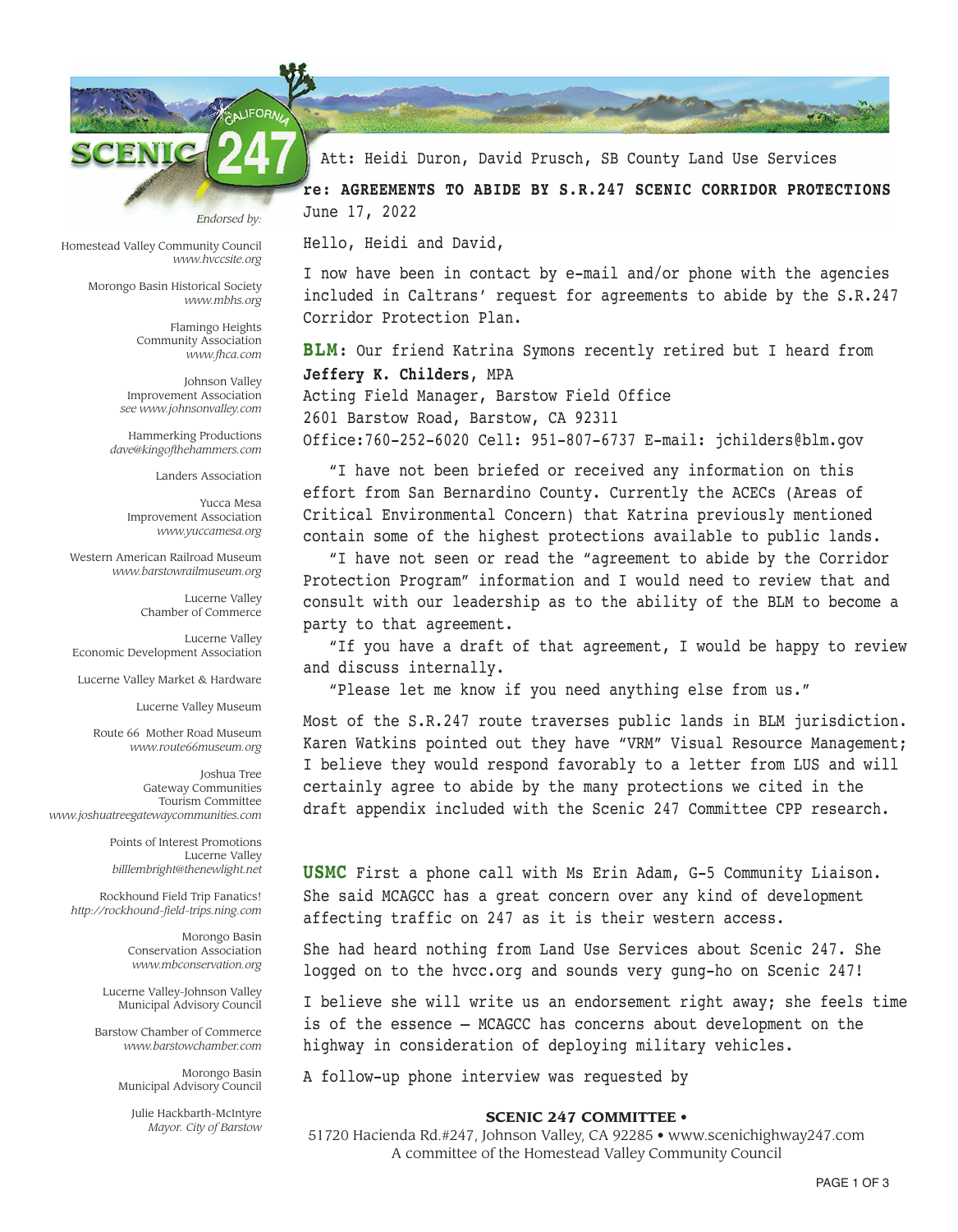

 R/S **Michael King**, Encroachment Specialist MAGTFTC / MCAGCC, Bldg. 1417, Box 788105,Twentynine Palms, CA 92278 (760) 830-3013

E-mail: michael.d.king4@usmc.mil

He needed details on the Scenic 247 campaign to brief Base command; who was involved, what would the establishment of scenic corridor protections entail and what would this mean in relation to future development and/or intrusions.

 **USFS**:On April 7, I received an e-mail reply from Zach Behrens, Public Affairs Officer,San Bernardino National Forest

"I believe most of the views of the San Bernardino Mountains, save for the tippy top, are going to be BLM. The good news is I have a colleague who works for both BLM and the Forest Service in this area. **Jihadda Govan**, CC'd here, is the Sand to Snow National Monument Manager, which I believe covers the area you are looking at.

"This is my last week on the San Bernardino National Forest, so please correspond with her from here on out. I've CC'd **Lisa Cox**, who will be temporarily helping out on public

# affairs issues beginning Monday."

**SLC:** A very enlightening conversation with **Sarah Mongano**, Senior Environmental Scientist, Division of Environmental Planning and Management, California State Lands Commission 100 Howe Ave, Suite 100-South, Sacramento, CA 95825-8202 E-mail: sarah.mongano@slc.ca.gov Office: 916-574-1889 (for faster response please email, as I am work-

ing at home due to Covid-19 restrictions)

First she said the BLM-State Lands Commission School Lands exchange plan announced in October 2015 never was finalized, and confirmed this last week: "…the BLM/CSLC land swap plans did not result in any actual swaps of parcels. Also the Stagecoach Solar Project EIR is still on hold at the request of the applicant."

This consolidation was touted to "promote continuity of wilderness and wildlife corridors while supporting renewable energy goals," highly unlikely in my opinion, given the Development Focus Areas established in the controversial DRECP.

Since the land exchanges never occurred, very few parcels of School Lands lie in the S.R.247 scenic corridor. I cannot guess SLC response to an agreement document to abide by 247 CPP, but our contact Sarah Mongano is familiar with our campaign.

#### **SCENIC 247 COMMITTEE** •

51720 Hacienda Rd.#247, Johnson Valley, CA 92285 • www.scenichighway247.com A committee of the Homestead Valley Community Council

*Endorsed by:*

Homestead Valley Community Council *www.hvccsite.org*

> Morongo Basin Historical Society *www.mbhs.org*

> > Flamingo Heights Community Association *www.fhca.com*

Johnson Valley Improvement Association *see www.johnsonvalley.com*

Hammerking Productions *dave@kingofthehammers.com*

Landers Association

Yucca Mesa Improvement Association *www.yuccamesa.org*

Western American Railroad Museum *www.barstowrailmuseum.org*

> Lucerne Valley Chamber of Commerce

Lucerne Valley Economic Development Association

Lucerne Valley Market & Hardware

Lucerne Valley Museum

Route 66 Mother Road Museum *www.route66museum.org*

Joshua Tree Gateway Communities Tourism Committee *www.joshuatreegatewaycommunities.com*

> Points of Interest Promotions Lucerne Valley *billlembright@thenewlight.net*

Rockhound Field Trip Fanatics!  *http://rockhound-field-trips.ning.com*

> Morongo Basin Conservation Association *www.mbconservation.org*

Lucerne Valley-Johnson Valley Municipal Advisory Council

Barstow Chamber of Commerce *www.barstowchamber.com*

> Morongo Basin Municipal Advisory Council

Julie Hackbarth-McIntyre *Mayor. City of Barstow*